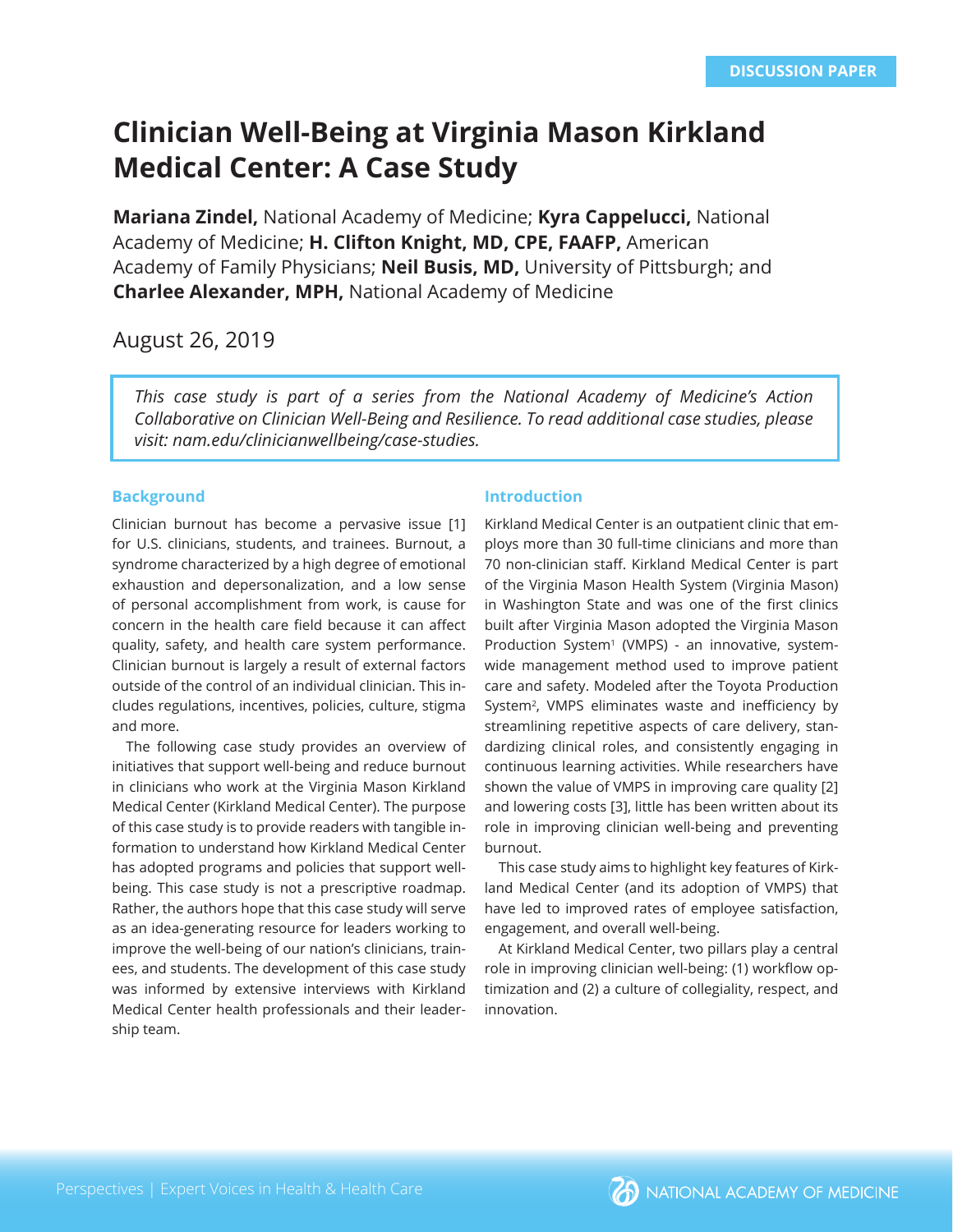#### **Workfl ow Optimization**

Kirkland Medical Center prioritizes workflow optimization and embeds continuous learning and quality improvement into everyday practice at the clinic. The culture at Kirkland Medical Center is one in which all clinicians and staff are encouraged and expected to employ strategies that improve clinic outcomes via the Plan-Do-Study-Act process<sup>3</sup>. Executive leadership notes that by optimizing workflows and investing in continuous learning and quality improvement, Kirkland Medical Center creates a sustainable system that does not depend on a single leader to maintain efficient operations. The following are key elements of Kirkland Medical Center's workflow optimization strategy - all of which can lead to improved patient care and clinician well-being:

- The physical design of the clinic,
- Clinicians practicing to the full extent of their education and training,
- Standardized roles for medical assistants (MAs),
- Purposeful cross-training to minimize disruptions due to absences, and
- Protected time for breaks and documentation throughout the day.

#### **Physical Design of the Clinic**

*The authors of this case study understand that many clinics have limited space and may be unable to create an optimal physical redesign like the one*  described below. However, incorporating workflow *optimization strategies and cultural shifts as illustrated below may lead to improved clinician well-being in similar settings.*

Kirkland Medical Center is designed as two concentric rings with no waiting rooms. Patients are assigned to an exam room immediately upon arrival for their appointment. The inner loop hosts the exam rooms, and the outer loop contains clinician workstations. All exam rooms have a front entrance, through which patients enter, and a back entrance, through which clinicians can enter directly from their work stations.

Kirkland Medical Center arranges advanced registered nurse providers (ARNPs), physician assistants (PAs), pharmacists, and physicians into pods, or clinical teams. Medical assistants (MAs) are on rotation and shared across the pods in which they work. Advanced practice providers have small, independent patient panels but in large part share and have co-ownership of patient panels within their pods. Clinician workstations are positioned side-by-side, enabling pods to easily prepare for, communicate during, and debrief after patient visits. Medical supplies are located in organized drawers on the back of each room, enabling MAs to easily reconcile and restock supplies as part of their workflow.

A system of visual cues facilitates streamlined care, coordination, and communication. The back entrance of each exam room is equipped with a whiteboard upon which MAs can notify clinicians of patient concerns prior to their interaction with the patient. Door tags alert primary care providers when MAs have completed their initial evaluation and patients are ready to be seen. Warm handoffs from one clinician to another are still completed when necessary.

Drivers of clinician burnout often include inefficient team structures and lack of collaboration between team members [4]. Kirkland Medical Center clinicians express that the physical design and visual cues aid them in performing seamless transitions between pa-



View of the inner loop, through which patients enter an exam room. SOURCE: Provided by Kirkland Medical Center.



View of an exam room, showing the outer loop, which contains clinician workstations. SOURCE: Provided by Kirkland Medical Center.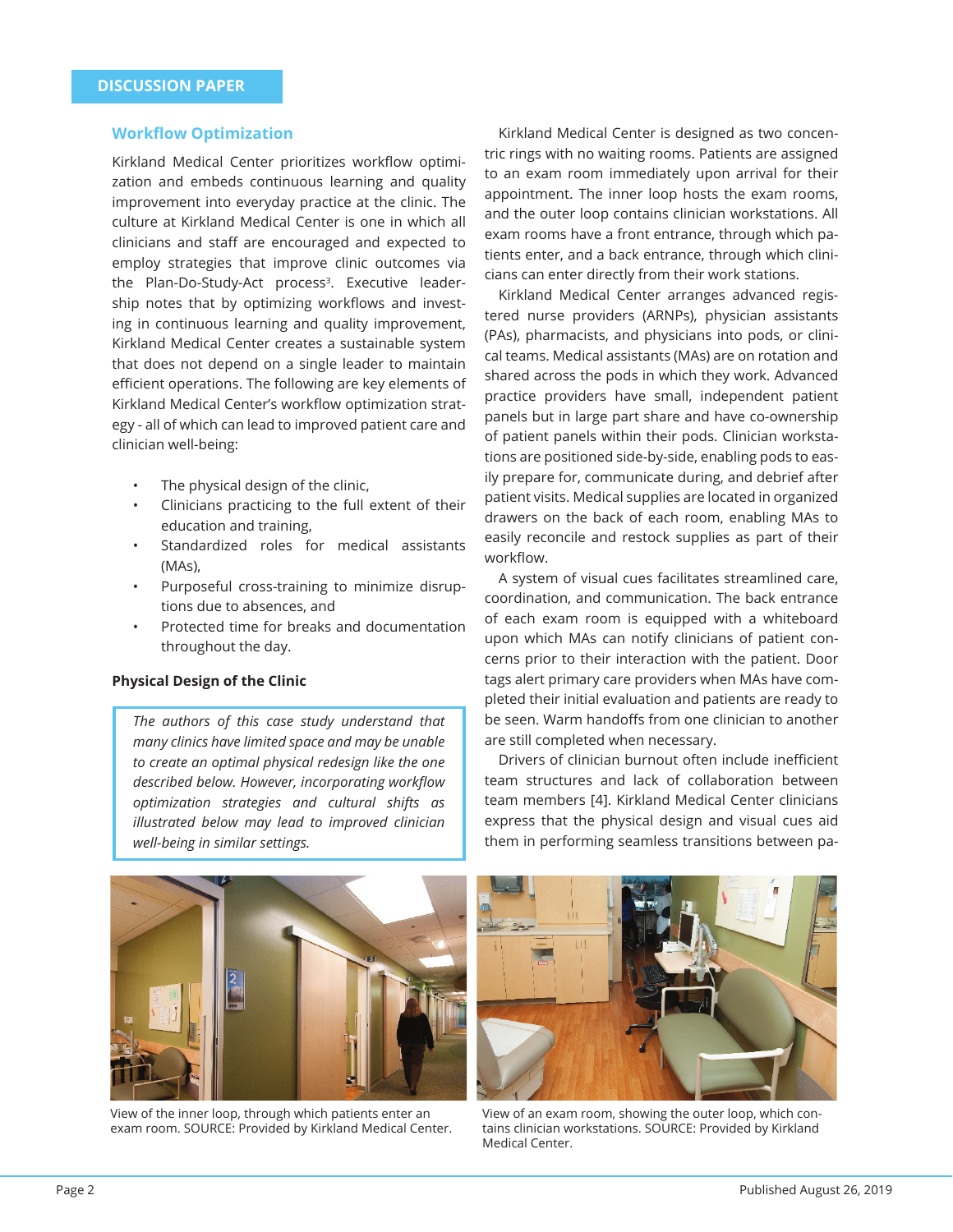

Visual cues that aid in seamless patient care transitions. SOURCE: Provided by Kirkland Medical Center.

tients and provide a space to collaborate and inform one another of issues that may arise. Clinicians also felt that these aspects reduce their burnout and improve their well-being because they feel more confident in patient transitions throughout the day and are comforted by direct channels of communication, through which it is unlikely that major issues will be missed.

# **Practicing to the Full Extent of One's Education and Training**

*The authors of this case study understand that scope of practice varies by state; therefore, some*  of Kirkland Medical Center's workflow optimization *strategies may not apply to other states, and scope of practice for pharmacists specifically may differ in states other than Washington4 .*

At Kirkland Medical Center, all clinicians practice to the full extent of their education and training. Efficiency is ensured by eliminating the time clinicians spend on tasks that do not require their current level of licensure and certification, a major contributor to clinician dissatisfaction [1]. On a practical level, such efficiency allows for better reimbursement for clinicians and the clinic, but it also improves patient care and clinician joy. Physicians, ARNPs, and PAs note that working to the full extent of their education and training frees up time to contemplate complex patient care issues, which can improve their clinical care skills and enhance patient outcomes. Clinicians interviewed also emphasize a high sense of professional fulfillment, because they can better use their specialized skills and support other team members, ultimately improving patient care.



An MA writing a patient note to facilitate communication across her pod. SOURCE: Provided by Kirkland Medical Center.

Clinical pharmacists are an integral part of the care delivery model at Kirkland Medical Center, where they collaborate with primary care providers in the overall care of the patient. They work to the full extent of their education and training and often consult with patients independently, especially those with chronic conditions. Kirkland Medical Center trains pharmacists to address all patient questions regarding medication, including tolerance, adherence, and affordability. They are also trained to provide guidance on lifestyle behaviors that could improve a patient's overall health. Clinical pharmacists have the authority to discuss and implement changes in pharmacological therapy with patients and make recommendations per standard of care protocols. Kirkland Medical Center pharmacists can also provide direct recommendations to patients on altering medications. Pharmacists communicate these recommendations to the responsible physician through a clinical note in the patient portal.

Intentionally incorporating clinical pharmacists into the care team is a good business model for Kirkland Medical Center because it frees up time for physicians, ARNPs, and PAs to see (and bill for) more acute and complex patients and it contributes to increased fulfillment for pharmacists who are more intimately involved in direct patient care. Private payers do not consistently reimburse pharmacists for their direct patient care services. However, when pharmacists consult patients independently, physicians, ARNPs, and PAs have additional time to consult other more complex patients, who are typically reimbursed at a higher rate. Executive leadership notes that the return on investment typically outweighs the salaried costs of their pharmacists. The integration of clinical pharmacists into the care team also provides substantial benefits to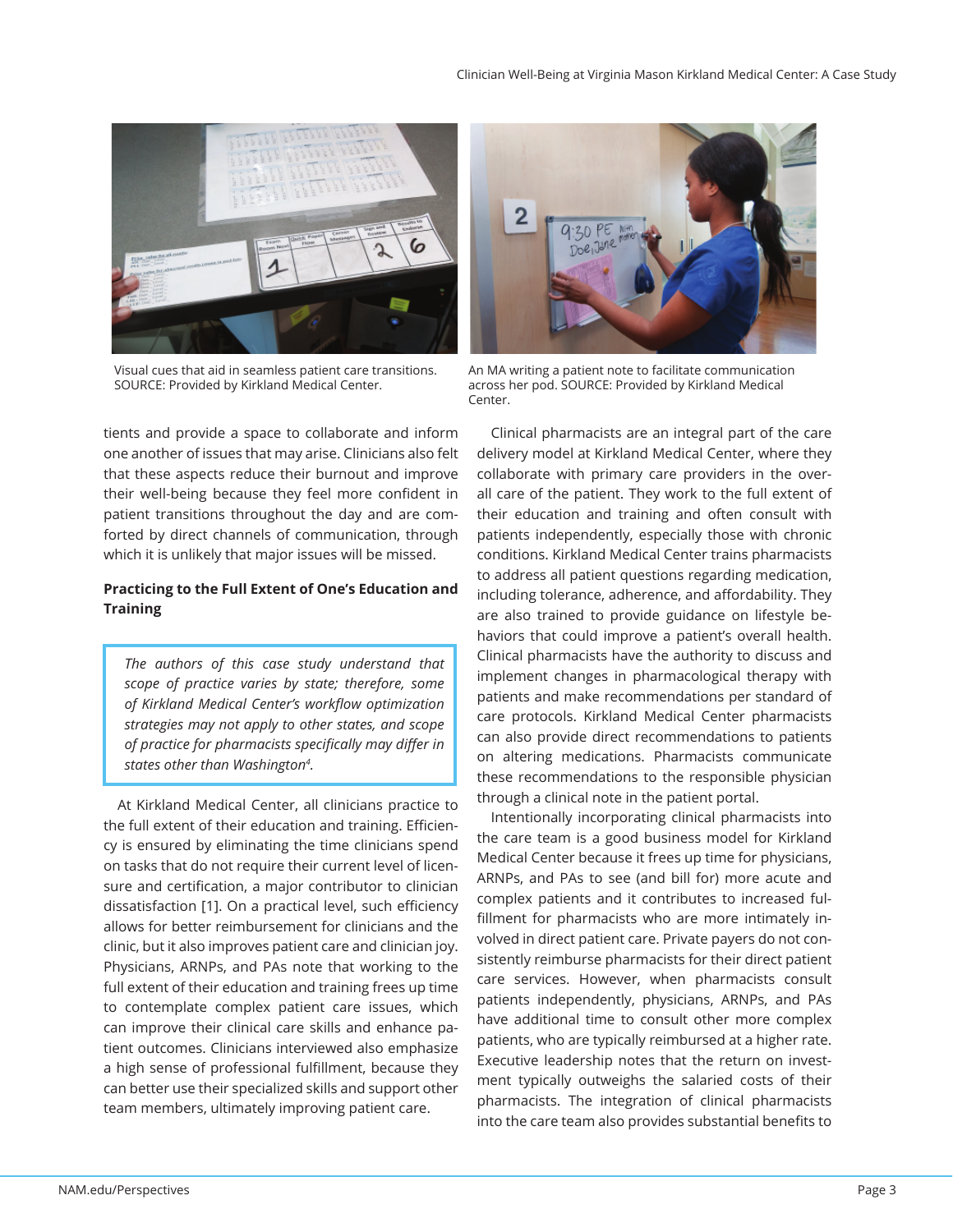*"[Generally,] there is high turnover in the MA profession. We have MAs who have remained here [at Kirkland Medical Center] for 15-20 years. It says a lot about Kirkland Medical Center's culture when you have people staying that long at the same organization."*

- Kirkland Medical Center physician (anonymous)

patients by offering them direct access to pharmacists who are well versed in managing chronic diseases and medications.

#### **Standardized Roles for Medical Assistants**

MAs are key players in ensuring that Kirkland Medical Center clinicians are able to practice to the full extent of their education and training. There is a 1:1 MA-tophysician/advanced practitioner ratio at Kirkland Medical Center. Leadership leverages their organizational model and MA-practitioner ratio as a recruitment strategy while MAs are still participating in training and externships. Leadership has found great success in retaining MAs, having an 8 percent turnover rate compared to the 25 percent national average.

MAs are a large contributor to strengthened team and patient relationships. They help reduce clinician workload and increase clinician productivity by managing administrative tasks, thereby freeing up time for physicians, ARNPs, and PAs to spend with patients.

MAs play a substantial role in:

- Identifying care gaps,
- Performing scribing duties,
- Confirming patient medications and prescriptions,
- Processing medication and testing orders,
- Requesting medical records,
- Replying to patient portal messages, and
- Completing paperwork.

All MAs complete standardized training to reduce variability and ensure consistency in workflow and tasks. This standardization ensures that physicians, ARNPs, and PAs can expect the same level of support regardless of which MA is working on their team on a given day. Kirkland Medical Center physicians, ARNPs, and PAs note that this standardization has led to a high level of trust in all MAs.

#### **Cross-Training for Absences**

Kirkland Medical Center cross-trains all MAs and administrative staff in at least one other role. Crosstraining and the standardization of roles efficiently distributes workload, prepares everyone to deal with absences in a standardized manner, ensures continuity of practice, and enhances clinician work-life integration by reducing worry about team functionality and patient care while on leave.

#### **Protected Time**

#### *Mandatory "Pauses"*

An internal Kirkland Medical Center study found that clinicians completed patient visits in 20 minutes, on average. Using this knowledge, Kirkland Medical Center adjusted its patient chart accordingly, scheduling all patient visits in 20-minute intervals and incorporating a mandatory 20-minute "pause" for its clinicians after every three to five patient visits. Scheduling staff cannot override these pauses. Kirkland Medical Center incorporated pauses to protect clinicians' time and allow them to take mental and physical breaks from patient care and perform indirect care tasks, such as addressing patient portal messages or covering for other colleagues. These 20-minute pauses also allow clinicians to address documentation needs throughout the day, which ensures they can leave for home within one hour of seeing their last patient. Clinicians note that they typically are home every night in time to enjoy quality time with their families and partake in wellness activities, and rarely need to bring work home with them.

#### *Joy at Work Team*

Some clinicians use their protected time to participate in the Joy at Work team. The Joy at Work team is dedicated to the emotional well-being of all staff and helps arrange outings such as bowling, visits to sporting events, monthly potlucks, and more. Executive lead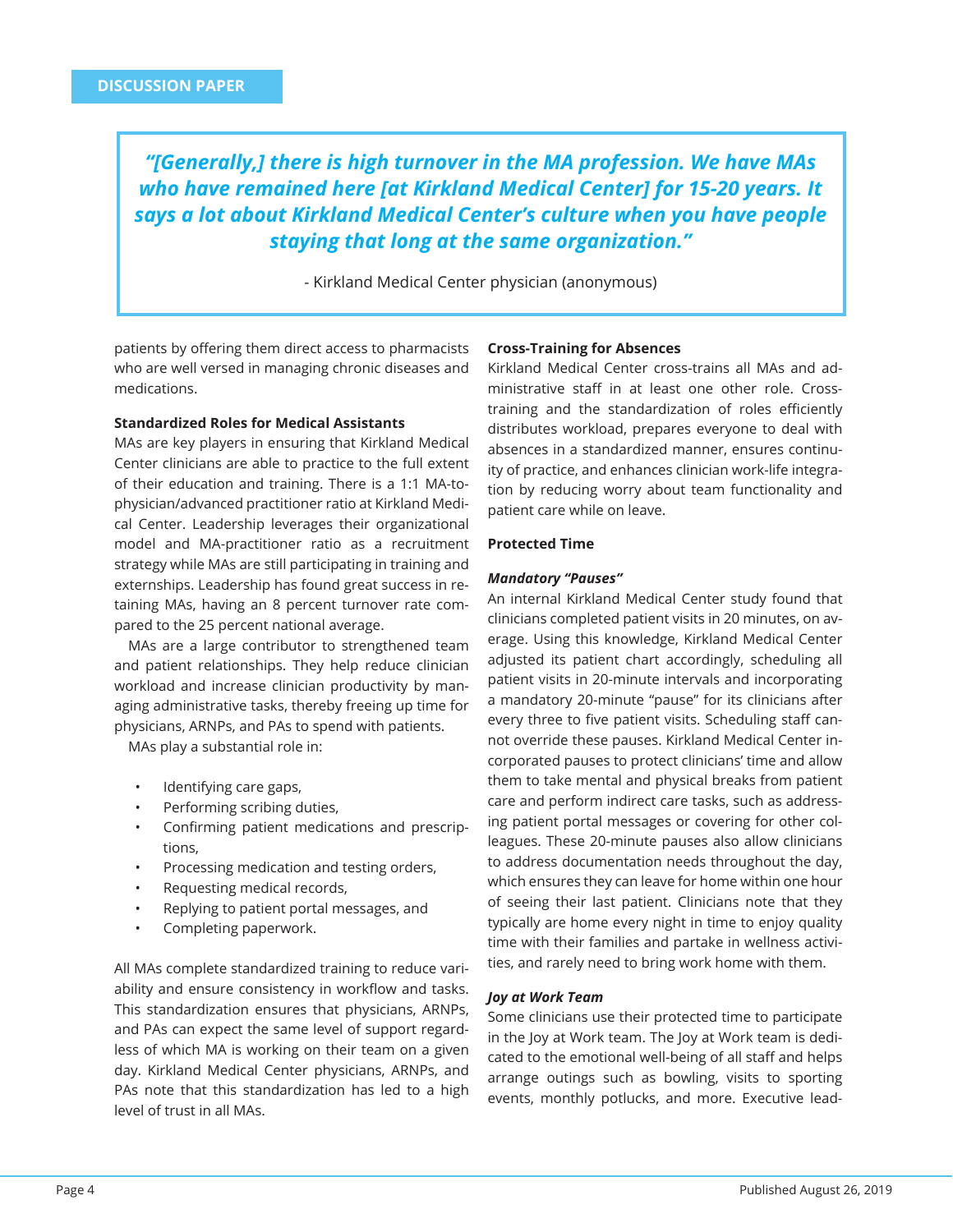ership notes that the Joy at Work team helps reduce burnout and creates a culture in which all staff members feel respected and regarded as equals.

## *Professional Development*

Clinicians' protected time also allows them to partake in professional development activities and organizational improvement processes. All clinicians and administrative staff can participate in one of two "innovation teams":

- **Direct Care Innovation Team:** Addresses system inefficiencies related to direct patient care, such as communication and follow-up.
- **Indirect Care Innovation Team:** Addresses system inefficiencies related to indirect patient care, such as documentation and scheduling.

Although this is not a requirement, most clinicians willingly participate in at least one innovation team. Each team is composed of 12-15 members, consists of different types of health care professionals, and includes administrative staff.

These teams meet on a monthly basis. Teams do their best to schedule meetings during times when most team members can join. Nonclinical staff and nonsalaried staff are compensated for time spent with their innovation teams. By design, 15 percent of clinician compensation is non-production-based and covers time spent on quality improvement initiatives or professional development opportunities, such as the Joy at Work team, innovation teams, publishing, speaking, teaching, and other committee work. Clinicians share that having protected time each day contributes to their work-life integration and overall joy because they are able to partake in (and be compensated for) development opportunities and get home on time.

Ultimately, the factors listed above all contribute to enhanced workflow optimization and increase clinicians' professional fulfillment, because clinicians are able to take on more responsibility and be more intimately involved in direct patient care. These systemlevel strategies also optimize team-based care and contribute to trust-building within the Kirkland Medical Center's care teams. Reduced clinician workload and administrative burden [5], increased professional fulfillment [6], and optimized team-based care [4] can reduce clinician burnout.

# **Culture of Collegiality, Respect, and Innovation**

Kirkland Medical Center prioritizes a culture of collegiality, respect, and innovation. Executive leadership and human resources introduce a culture of collegiality and respect during the hiring process and maintain it through transparent leadership and an enforced code of conduct. Executive leadership engenders a culture of innovation by supporting quality improvement activities at all levels, breaking down hierarchical structures, and leveling power differentials. Kirkland Medical Center grounds its culture of innovation by respecting individual ideas and voices and understanding that the people who know the system best are those who work within it. Leadership encourages all clinicians and staff members to speak up when they encounter administrative or direct care inefficiencies by mobilizing a standardized Plan-Do-Study-Act process<sup>3</sup> that addresses these problems using a team-based approach.

# **Maintaining a Culture of Collegiality and Respect**

Beginning with the interview process and throughout onboarding and everyday practice, executive leadership sets expectations and reaffirms a culture of collegiality and respect for all employees. Participating in the Respect for People<sup>5</sup> initiative, compulsory for all staff, instills in them Virginia Mason Health System's 10 transactional behavior principles. These 10 behavior principles are used to help select candidates during the interviewing process and are promulgated during the onboarding process and beyond. Kirkland Medical Center also applies these principles during its first-

# *"At Kirkland Medical Center, it is critical that all clinicians regard each other as equal, that they authentically engage in the cultural expectation that there is no hierarchy or power gradient."*

- Kirkland Medical Center executive (anonymous)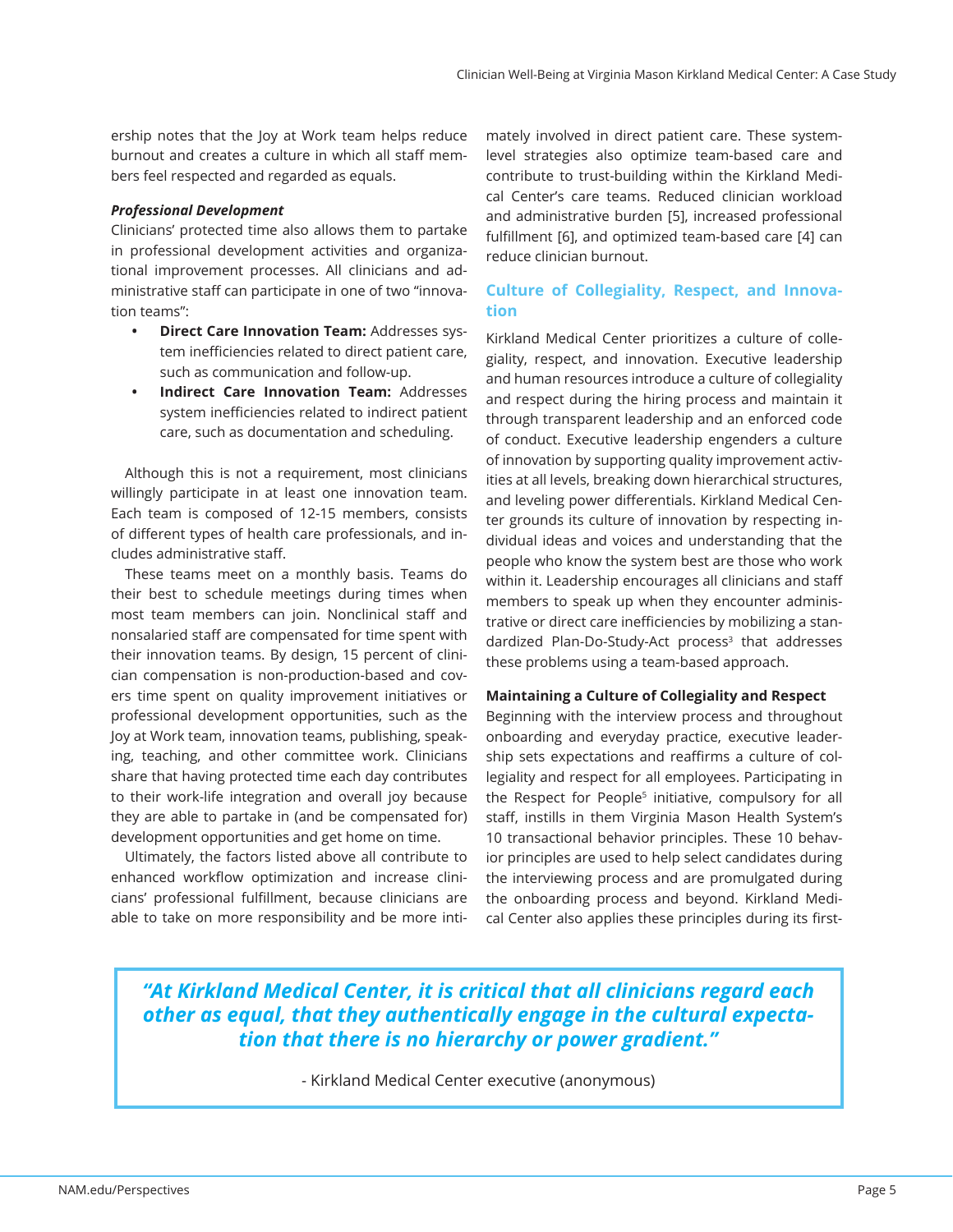year nurse program, new-leader mentorship program, medical assistant apprenticeship program, and nurse residency program. The Respect for People initiative is foundational to many process improvement efforts, and has become a key part of organizational vernacular.

One example of the Respect for People initiative in action is that, due to instances of patients displaying disrespectful behavior, the initiative now conducts allstaff trainings to standardize "speaking up" phrases such as "My role here is to take the very best care of you ... and I will not tolerate offensive behavior. Now let's refocus on how I can help you today."

Additionally, Kirkland Medical Center maintains a culture of collegiality and respect through the following:

- One-hour "huddle discussions" conducted by mid-level leaders about various aspects of respect, such as growth, patient experience, and diversity and inclusion;
- Required online courses focused on lesbian, gay, bisexual, transgender, queer, and questioning identities to support the delivery of accessible, affirming, and patient-centered health care;
- Periodic team discussions using guides developed by Kirkland Medical Center leadership, such as "Being Inclusive and Honoring Diversity", "Strengths and Commitments for Improvement in Being Respectful," and "Speaking Up and Connecting with Others"; and
- A quarterly, eight-hour, off-site "Connections" workshop designed by the Virginia Mason Health System. The workshop is offered to all clinicians and builds their relationship-centered and empathic communication skills.

If individual employees do not adhere to the cultural standards of respect and collegiality, members of the executive leadership team coach them through a behavior change process. Executive leadership meets with them to discuss negative behavior and to reaffirm expectations. Leadership may also schedule monthly

meetings, provide reading materials, and share tactics for behavior improvement. If employees continue to work outside of the cultural boundaries, executive leadership is prepared to let them go, understanding that maintaining a culture of collegiality and respect may necessitate removing individuals who disrupt a desired culture.

# **Maintaining a Culture of Innovation**

Kirkland Medical Center has implemented a systemwide Plan-Do-Study-Act<sup>3</sup> (PDSA) process to solve issues and inefficiencies. PDSA is a core organizational strategy and is completed using a team-based approach to improve overall system efficiency through incremental changes. Leadership encourages all employees, including clinicians and administrative staff, to propose such actions (PDSAs) by completing an electronic form when they encounter an issue. The PDSA process includes the following steps:

- 1. Clinicians or staff submit a PDSA form to leadership. The leadership team sorts submissions and determines whether a submission is ripe for the test implementation phase, in which a solution is tested, refined, and reported.
- 2. Depending on the topic of the submission, either the Direct Care or the Indirect Care Innovation Team identifies and tests a pilot solution.
- 3. A clinical pod enacts this pilot solution for several weeks to work through its viability before it is implemented clinic-wide. A pod is a particular clinical team, composed of an ARNP, a PA, a pharmacist, a physician, and a rotating MA. The pod reports back to the innovation team on the usefulness of the solution and its feasibility. This process is iterated until potential complications are mitigated, modifications are made, and issues are resolved. The average time to implement changes varies substantially depending on the topic.
- 4. Once deemed effective, the lead MAs implement the solution clinic-wide.

# *"When people work outside of the cultural boundaries, you must have the moral strength to let them go."*

- Kirkland Medical Center executive (anonymous)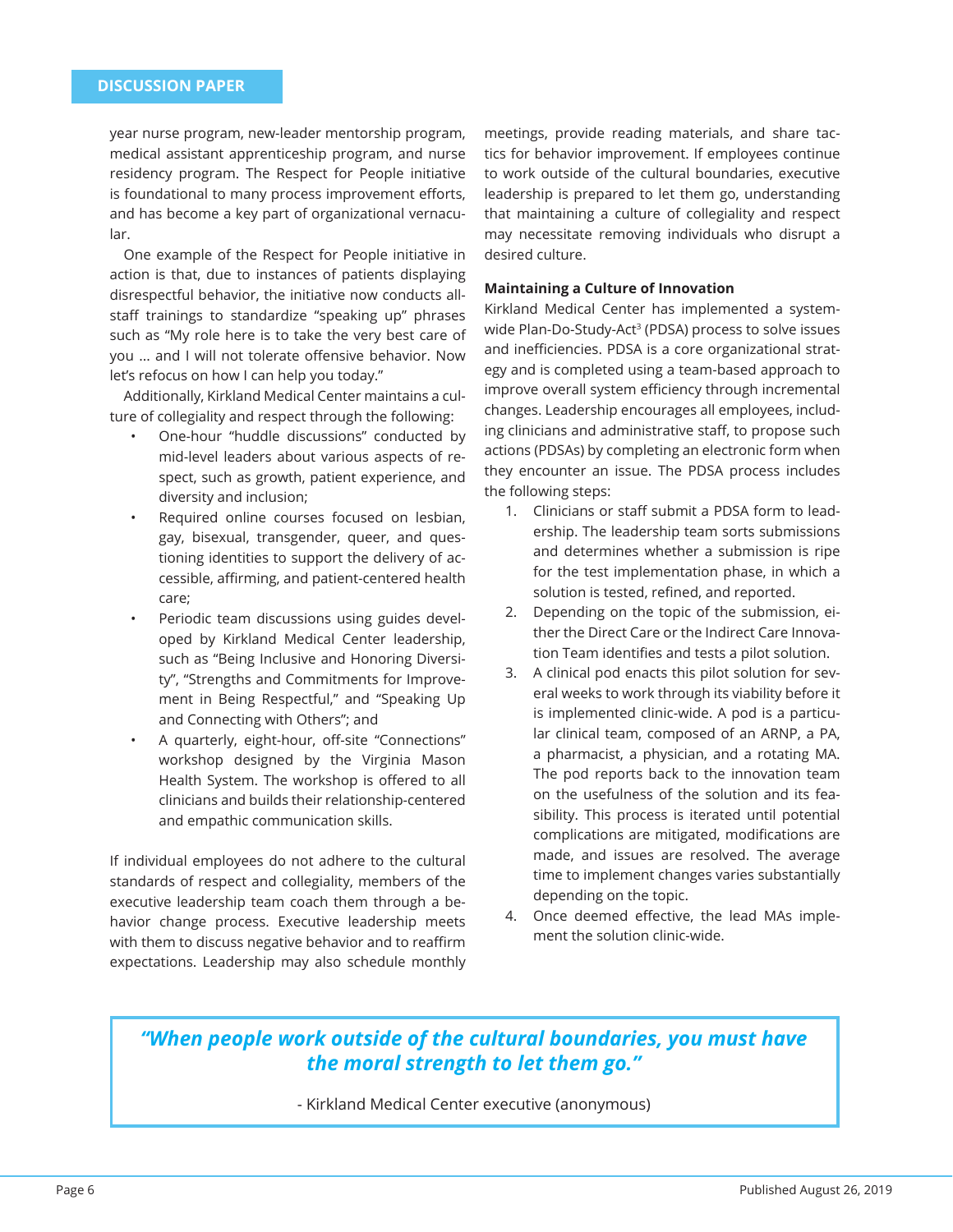For example, a team submitted a PDSA to improve message routing processes, suggesting that certain messages should be sent to team inboxes rather than individual clinician inboxes. The purpose of this message routing change was to facilitate team-based care and reduce the inefficient practice of reviewing several inboxes to address all messages. The solution was refined for about three months and was implemented clinic-wide once all issues were resolved.

On average, four PDSAs are implemented each week, amounting to approximately 200 PDSAs per year. Leadership understands the need to strike a balance between implementing too many PDSAs and contributing to burnout, versus not implementing enough PDSAs to be effective. Leadership constantly assesses the pulse of teams and reduces the amount of PDSAs conducted when necessary.

The PDSA process underscores Kirkland Medical Center's commitment to problem solving and cultivates a culture in which employees trust that if they encounter a problem, their input will be valued, executive leadership will take it seriously, and a dedicated team of employees will address it. PDSAs ultimately improve workflow inefficiencies, which can reduce burnout and improve well-being [7].

# **Measuring Staff Engagement, Satisfaction, and Turnover**

Leadership annually surveys staff and clinicians using an advisory board survey to measure clinician wellbeing, engagement, satisfaction, and turnover. Leadership also uses the Agency for Healthcare Research and Quality's Surveys on Patient Safety Culture<sup>6</sup> to measure communication and teamwork.

Kirkland Medical Center's most recent survey data shows that 90 percent of Kirkland Medical Center's nonclinician staff is "content" or "engaged", and 93 percent of clinicians are "content" or "engaged" (Internal survey data, September 2018). Executive leadership mandates that all operational leaders review their team's disaggregated data and work continuously to improve clinician outcomes. Operational leaders also meet monthly with clinicians to discuss practice issues, career goals, and other professional growth opportunities.

For example, in response to recent survey data, local supervisors worked with their teams to develop shared goals. Some teams indicated they "would like more VMPS education and training." Therefore, leadership organized a central improvement office specialist to teach deeper process improvement concepts to teams on a monthly basis.

# **Challenges**

Kirkland Medical Center employees note two main challenges:

- 1. Not everyone will naturally thrive in Kirkland Medical Center's work environment because some may perceive a loss of autonomy or control.
- 2. The PDSA process may not always prioritize clinician well-being.

### **Natural Fit**

Kirkland Medical Center's employees admit that certain clinicians might hesitate to accept Kirkland Medical Center's workflow optimization strategy, fearing that it will reduce autonomy and control. The fast-paced and constant urgency for systems improvement may be overwhelming for some clinicians, and other organizations should consider this if implementing a similar system. However, Kirkland Medical Center staff believe that because of this system, the clinician experience is more efficient and mental energy can be primarily devoted to direct patient care, rather than workflow and workload issues.

# **Emphasis on Process Improvement**

Although Kirkland Medical Center employees credit the PDSA process with improving quality by preventing errors, eliminating waste, and increasing system efficiency, this process may also have unintended consequences if implemented too frequently. The PDSA process may introduce added barriers to patient care, because, at times, it can take clinicians out of their normal workflow. Kirkland Medical Center employees note that it is important for leadership not to over-value urgency and constant innovation in a way that exacerbates clinician burnout.

### **Conclusion**

Through the adoption of VMPS, the Virginia Mason Kirkland Medical Center has built a system-wide quality improvement methodology<sup>7</sup> in which standardized processes reduce variation and improve outcomes for patients and the health care team. Kirkland Medical Center employees believe that the seamless integration of the VMPS management method into Kirkland Medical Center has directly improved their well-being and has reduced certain drivers of burnout.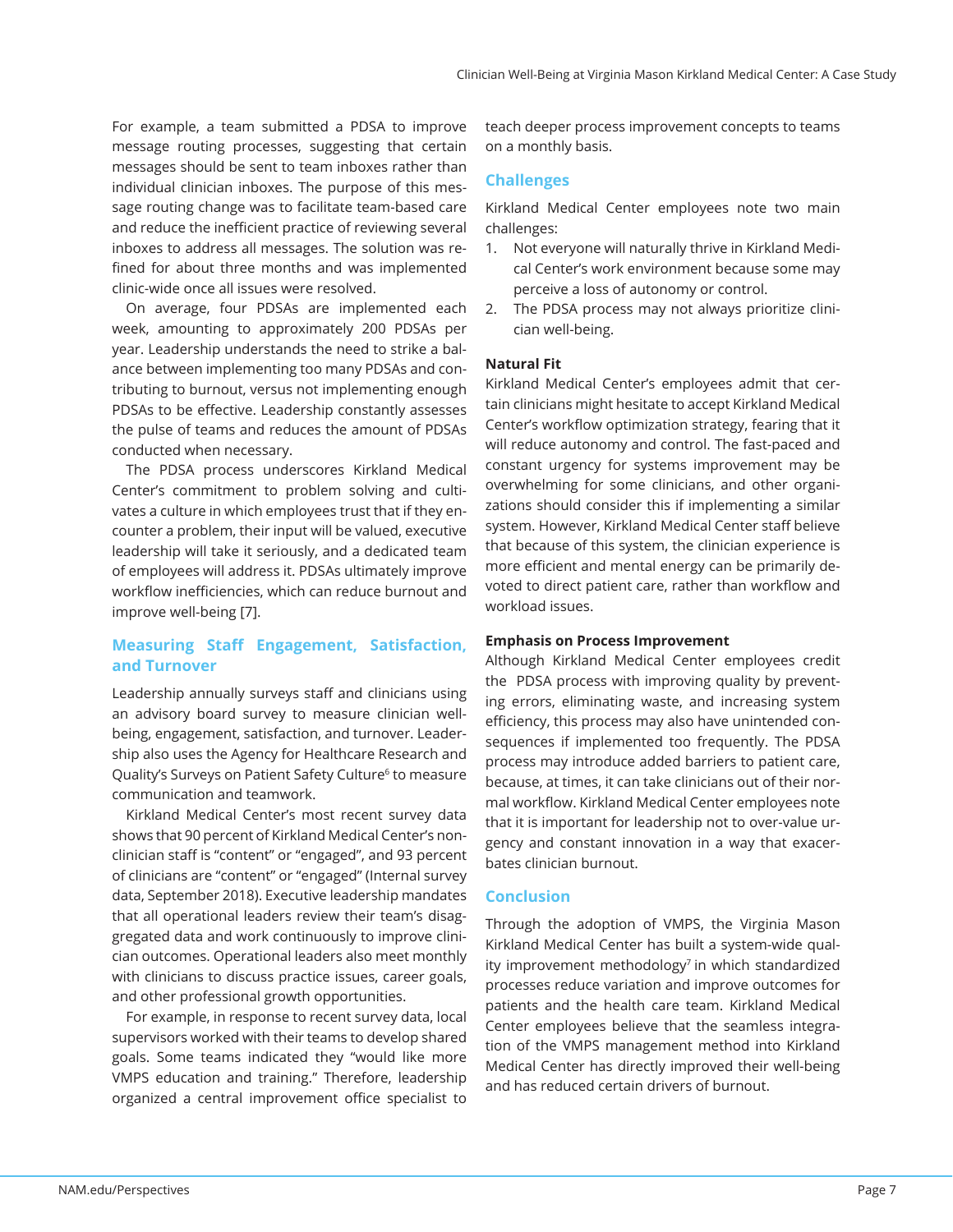# **DISCUSSION PAPER**

Kirkland Medical Center's workflow optimization strategies have transformed the physical space to facilitate team-based care, enhance communication, and reduce inefficiencies. By practicing to the full extent of their education and training, clinicians have distributed workload across team members and deepened their sense of professional fulfillment. The standardized role of MAs has reduced administrative burden and increased workflow efficiency. Cross-training team members has lowered stress during absences, and clinicians' mandatory protected time has improved worklife integration and enhanced overall joy.

Kirkland Medical Center has fostered a culture of collegiality, respect, and innovation present in everyday practice at the clinic. It has engendered a sense of community, an appreciation of everyone's value, and a commitment to problem solving that has enriched clinician well-being and engagement.

# **Notes (identified as superscript numbers throughout the text)**

- 1. https://www.virginiamason.org/vmps
- 2. https://global.toyota/en/company/vision-and-philosophy/production-system/
- 3. http://www.ihi.org/resources/Pages/Tools/PlanDoStudyActWorksheet.aspx
- 4. https://www.wsparx.org/page/ProviderStatus
- 5. https://www.virginiamasoninstitute.org/2013/01/ respect-for-people-building-block-for-engagedstaff-satisfied-patients/
- 6. https://www.ahrq.gov/sops/surveys/index.html
- 7. https://www.ahrq.gov/professionals/preventionchronic-care/improve/system/pfhandbook/mod4. html

# **References**

- 1. Dyrbye, L. N., T. D. Shanafelt, C. A. Sinsky, P. F. Cipriano, J. Bhatt, A. Ommaya, C. P. West, and D. Meyers. 2017. Burnout Among Health Care Professionals: A Call to Explore and Address this Underrecognized Threat to Safe, High-Quality Care. *NAM Perspectives.*  Discussion Paper, National Academy of Medicine, Washington, DC. doi: 10.31478/201707b
- 2. Blackmore, C. C., R. S. Mecklenburg, and G. S. Kaplan. 2011. At Virginia Mason, Collaboration Among Providers, Employers, and Health Plans to Transform Care Cut Costs and Improved Quality. *Health Aff airs* 30(9). doi: https://doi.org/10.1377/ hlthaff .2011.0291.
- 3. Blackmore, C. C., J. W. Edwards, C. Searles, D. Wechter, R. Mecklenburg, and G. S. Kaplan. 2013. Nurse Practitioner-Staffed Clinic at Virginia Mason Improves Care and Lowers Costs for Women with Benign Breast Conditions. *Health Affairs* 32(1). doi: https://doi.org/10.1377/hlthaff.2012.0006.
- 4. Smith, C. D., C. Balatbat, S. Corbridge, A. L. Dopp, J. Fried, R. Harter, S. Landefeld, C. Martin, F. Opelka, L. Sandy, L. Sato, and C. Sinsky. 2018. Implementing optimal team-based care to reduce clinician burnout. *NAM Perspectives.* Discussion Paper, National Academy of Medicine, Washington, DC. doi: 10.31478/201809c
- 5. Ommaya, A. K., P. F. Cipriano, D. B. Hoyt, K. A. Horvath, P. Tang, H. L. Paz, M. S. DeFrancesco, S. T. Hingle, S. Butler and C. A. Sinsky. 2018. Care-Centered Clinical Documentation in the Digital Environment: Solutions to Alleviate Burnout. *NAM Perspectives.*  Discussion Paper, National Academy of Medicine, Washington, DC. doi: 10.31478/201801c
- 6. Brigham, T., C. Barden, A. L. Dopp, A. Hengerer, J. Kaplan, B. Malone, C. Martin, M. McHugh, and L. M. Nora. 2018. A Journey to Construct an All-Encompassing Conceptual Model of Factors Affecting Clinician Well-Being and Resilience. *NAM Perspectives.*  Discussion Paper, National Academy of Medicine, Washington, DC. doi: 10.31478/201801b
- 7. Shipman, S. A. and C. A. Sinsky. 2013. Expanding Primary Care Capacity by Reducing Waste and Improving the Efficiency of Care. Health Affairs 32(11). doi: https://doi.org/10.1377/hlthaff .2013.0539

# **DOI**

https://doi.org/10.31478/201908c

#### **Suggested Citation**

Zindel, M., K. Cappelucci, H. C. Knight, N. Busis, and C. Alexander. 2019. Clinician Well-Being at Virginia Mason Kirkland Medical Center: A Case Study. *NAM Perspectives.* Discussion Paper, National Academy of Medicine, Washington, DC. https://doi. org/10.31478/201908c

# **Author Information**

**Mariana Zindel** is Research Associate at the National Academy of Medicine. **Kyra Cappelucci** is Communications Officer at the National Academy of Medicine. **H. Clifton Knight, MD, CPE, FAAFP** is Senior Vice President, Education, at the American Academy